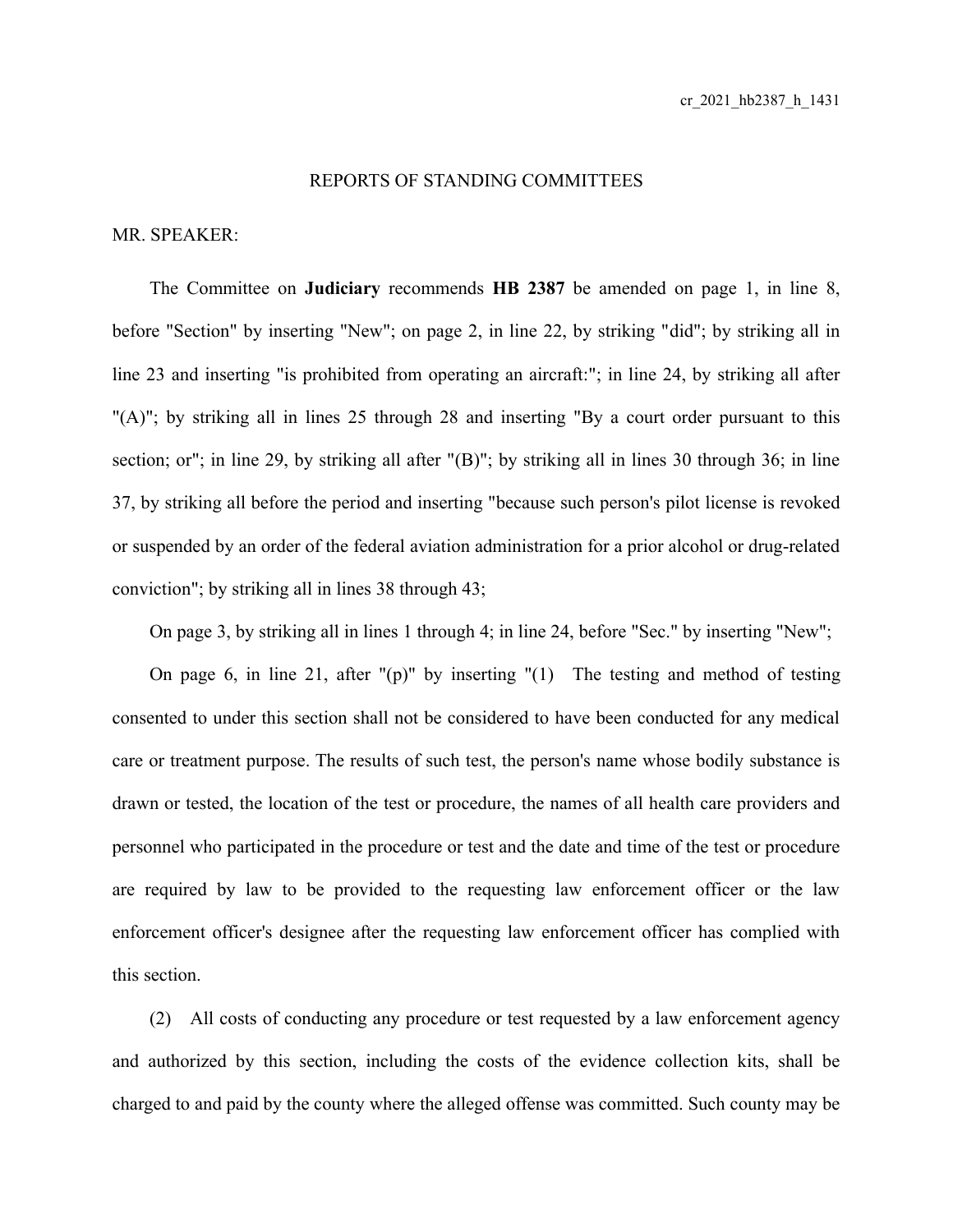reimbursed such costs upon the costs being paid by the defendant as court costs assessed pursuant to K.S.A. 28-172a, and amendments thereto.

(3) The cost assessed under this section shall be the then-current medicaid rate for any such procedure or test, or both.

(4) Notwithstanding any other law to the contrary, the collection and delivery of the sample and required information to the law enforcement officer pursuant to this section shall not be subject to the physician-patient privilege or any other law that prohibits the transfer, release or disclosure of the sample or of the required information.

(q) No medical care facility, clinical laboratory, medical clinic, other medical institution, person licensed to practice medicine or surgery, person acting under the direction of any such licensed person, licensed physician assistant, registered nurse, licensed practical nurse, medical technician, paramedic, advanced emergency medical technician, phlebotomist, healthcare provider or person who participates in good faith in the obtaining, withdrawal, collection or testing of blood, breath, urine or other bodily substance at the direction of a law enforcement officer pursuant to this section, or as otherwise authorized by law, shall incur any civil, administrative or criminal liability as a result of such participation, regardless of whether or not the patient resisted or objected to the administration of the procedure or test.

 $(r)$ ";

Also on page 6, in line 24, before "Sec." by inserting "New";

On page 7, in line 4, before "Sec." by inserting "New"; following line 27, by inserting:

"Sec. 5. K.S.A. 2020 Supp. 22-3437 is hereby amended to read as follows: 22-3437. (a) (1) In any hearing or trial, a report concerning forensic examinations and certificate of forensic examination executed pursuant to this section shall be admissible in evidence if the report and certificate are prepared and attested by a criminalist or other employee of the Kansas bureau of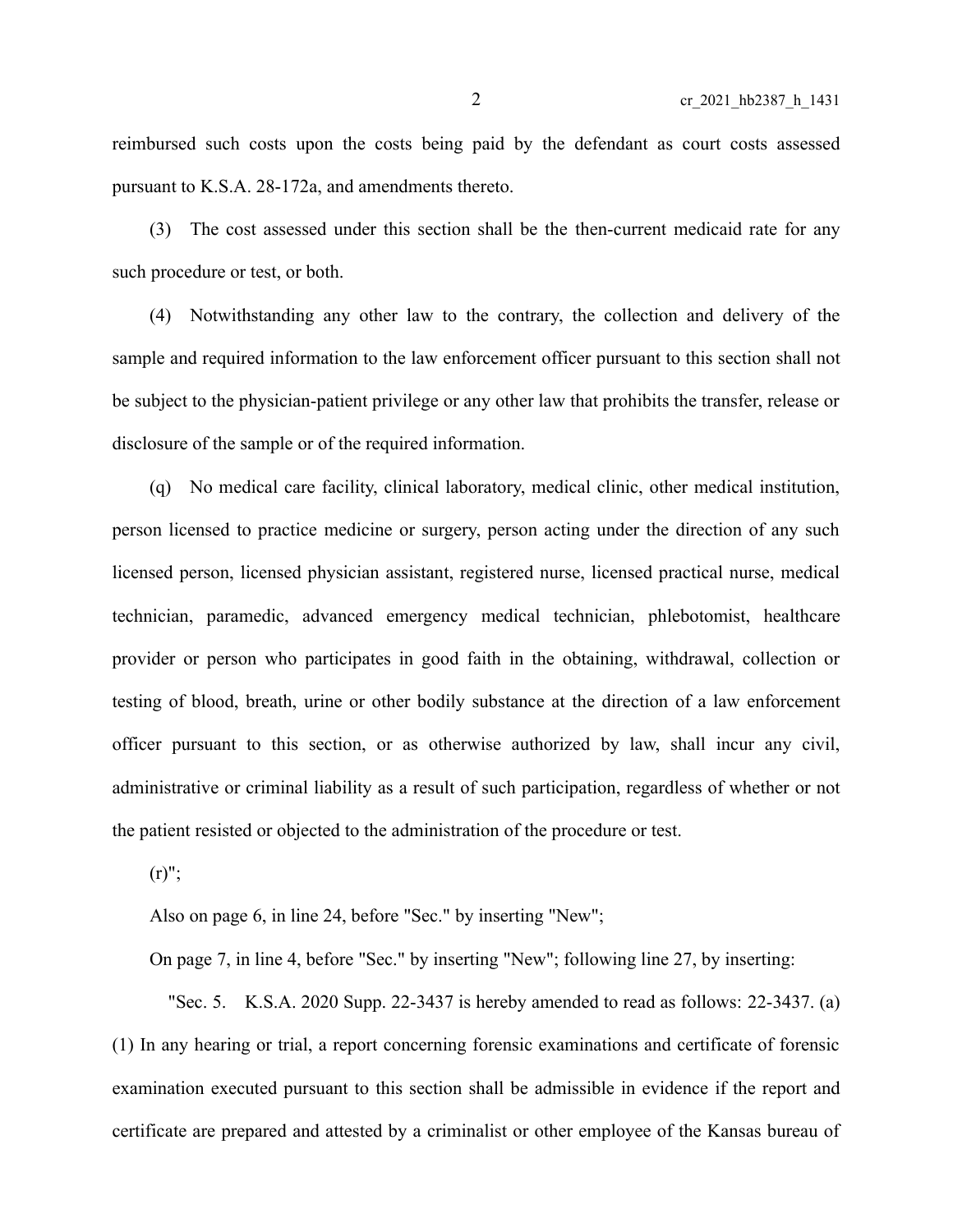investigation, Kansas highway patrol, Johnson County sheriff's laboratory, Sedgwick County regional forensic science center, or any laboratory of the federal bureau of investigation, federal postal inspection service, federal bureau of alcohol, tobacco and firearms or federal drug enforcement administration. If the examination involves a breath test for alcohol content, the report must also be admissible pursuant to K.S.A. 8-1001, and amendments thereto, or section 2, and amendments thereto, and be conducted by a law enforcement officer or other person who is certified by the department of health and environment as a breath test operator as provided by K.S.A. 65-1,107 et seq*.*, and amendments thereto.

(2) Upon the request of any law enforcement agency, such person as provided in paragraph (1) performing the analysis shall prepare a certificate. Such person shall sign the certificate under oath and shall include in the certificate an attestation as to the result of the analysis. The presentation of this certificate to a court by any party to a proceeding shall be evidence that all of the requirements and provisions of this section have been complied with. This certificate shall be supported by a written declaration pursuant to K.S.A. 53-601, and amendments thereto, or shall be sworn to before a notary public or other person empowered by law to take oaths and shall contain a statement establishing the following: The type of analysis performed; the result achieved; any conclusions reached based upon that result; that the subscriber is the person who performed the analysis and made the conclusions; the subscriber's training or experience to perform the analysis; the nature and condition of the equipment used; and the certification and foundation requirements for admissibility of breath test results, when appropriate. When properly executed, the certificate shall, subject to the provisions of paragraph (3) and notwithstanding any other provision of law, be admissible evidence of the results of the forensic examination of the samples or evidence submitted for analysis and the court shall take judicial notice of the signature of the person performing the analysis and of the fact that such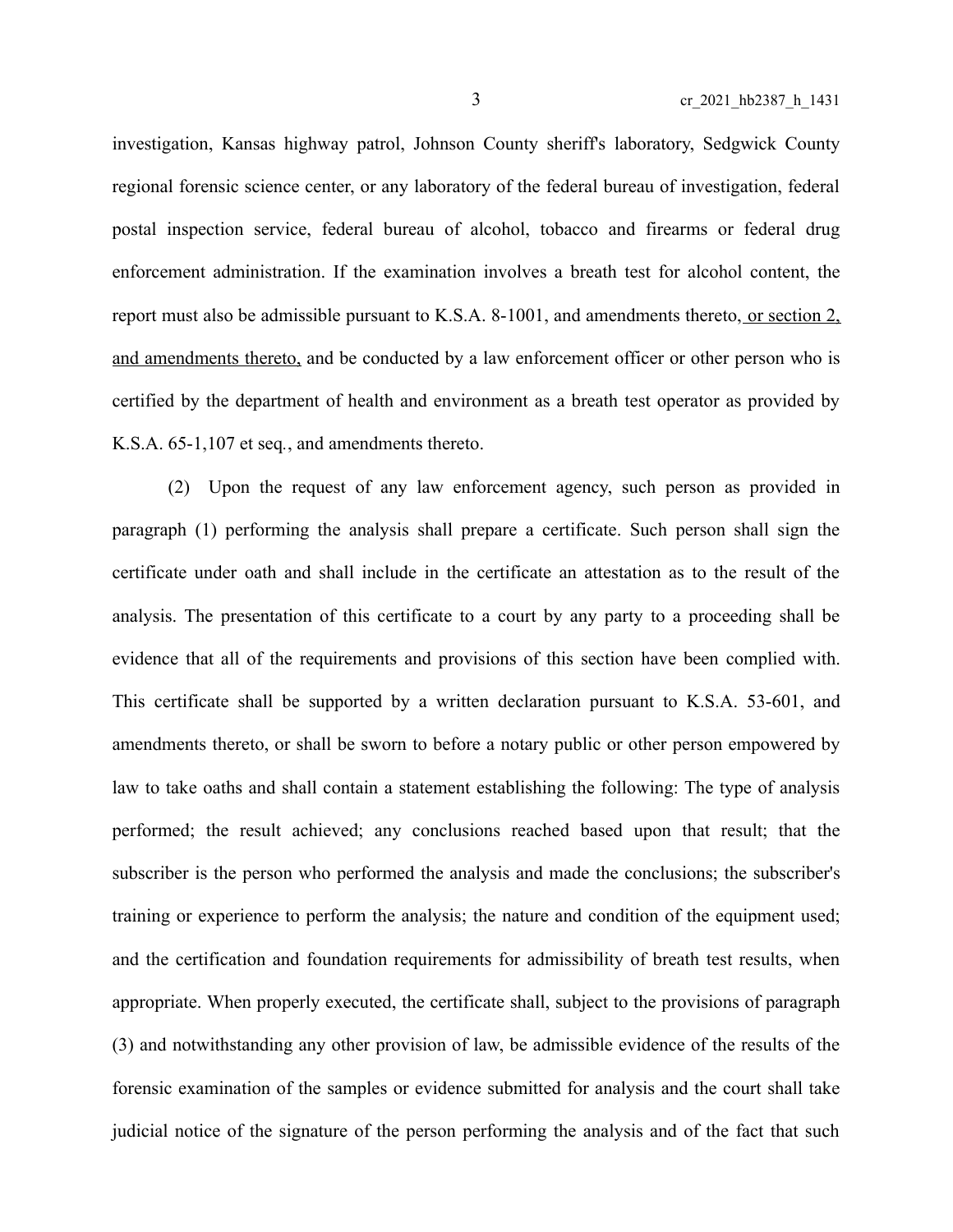person is that person who performed the analysis.

(3) Whenever a party intends to proffer in a criminal or civil proceeding, a certificate executed pursuant to this section, notice of an intent to proffer that certificate and the reports relating to the analysis in question, including a copy of the certificate, shall be conveyed to the opposing party or parties at least 21 days before the beginning of a hearing where the proffer will be used. An opposing party who intends to object to the admission into evidence of a certificate shall give notice of objection and the grounds for the objection within 14 days upon receiving the adversary's notice of intent to proffer the certificate. Whenever a notice of objection is filed, admissibility of the certificate shall be determined not later than two days before the beginning of the trial. A proffered certificate shall be admitted in evidence unless it appears from the notice of objection and grounds for that objection that the conclusions of the certificate, including the composition, quality or quantity of the substance submitted to the laboratory for analysis or the alcohol content of a blood or breath sample will be contested at trial. A failure to comply with the time limitations regarding the notice of objection required by this section shall constitute a waiver of any objections to the admission of the certificate. The time limitations set forth in this section may be extended upon a showing of good cause.

(b) (1) In any hearing or trial where there is a report concerning forensic examinations from a person as provided in-paragraph  $(1)$  of subsection  $(a)(1)$ , district and municipal courts may, upon request of either party, use two-way interactive video technology, including internetbased videoconferencing, to take testimony from that person if the testimony is in relation to the report.

(2) The use of any two-way interactive video technology must be in accordance with any requirements and guidelines established by the office of judicial administration, and all proceedings at which such technology is used in a district court must be recorded verbatim by the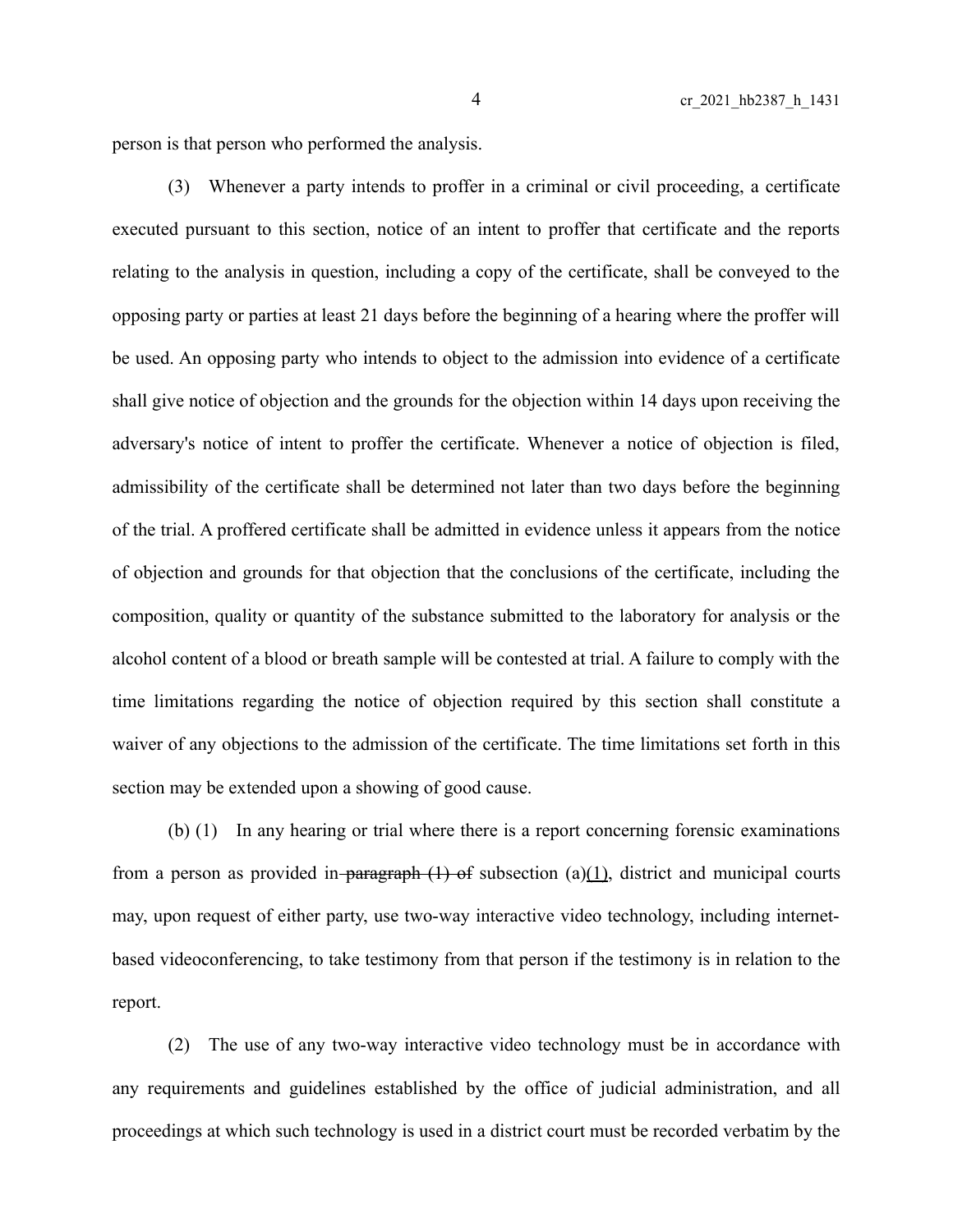court.

Sec. 6. K.S.A. 2020 Supp. 60-427 is hereby amended to read as follows: 60-427. (a) As used in this section:

(1) "Patient" means a person who, for the sole purpose of securing preventive, palliative, or curative treatment, or a diagnosis preliminary to such treatment, of such person's physical or mental condition, consults a physician, or submits to an examination by a physician.

(2) "Physician" means a person licensed or reasonably believed by the patient to be licensed to practice medicine or one of the healing arts as defined in K.S.A. 65-2802, and amendments thereto, in the state or jurisdiction in which the consultation or examination takes place.

(3) "Holder of the privilege" means the patient while alive and not under guardianship or conservatorship or the guardian or conservator of the patient, or the personal representative of a deceased patient.

(4) "Confidential communication between physician and patient" means such information transmitted between physician and patient, including information obtained by an examination of the patient, as is transmitted in confidence and by a means which, so far as the patient is aware, discloses the information to no third persons other than those reasonably necessary for the transmission of the information or the accomplishment of the purpose for which it is transmitted.

(b) Except as provided by subsections (c), (d), (e) and (f), a person, whether or not a party, has a privilege in a civil action or in a prosecution for a misdemeanor, other than a prosecution for a violation of K.S.A. 8-2,144 or 8-1567, and amendments thereto, or a city ordinance or county resolution which prohibits the acts prohibited by those statutes, to refuse to disclose, and to prevent a witness from disclosing, a communication, if the person claims the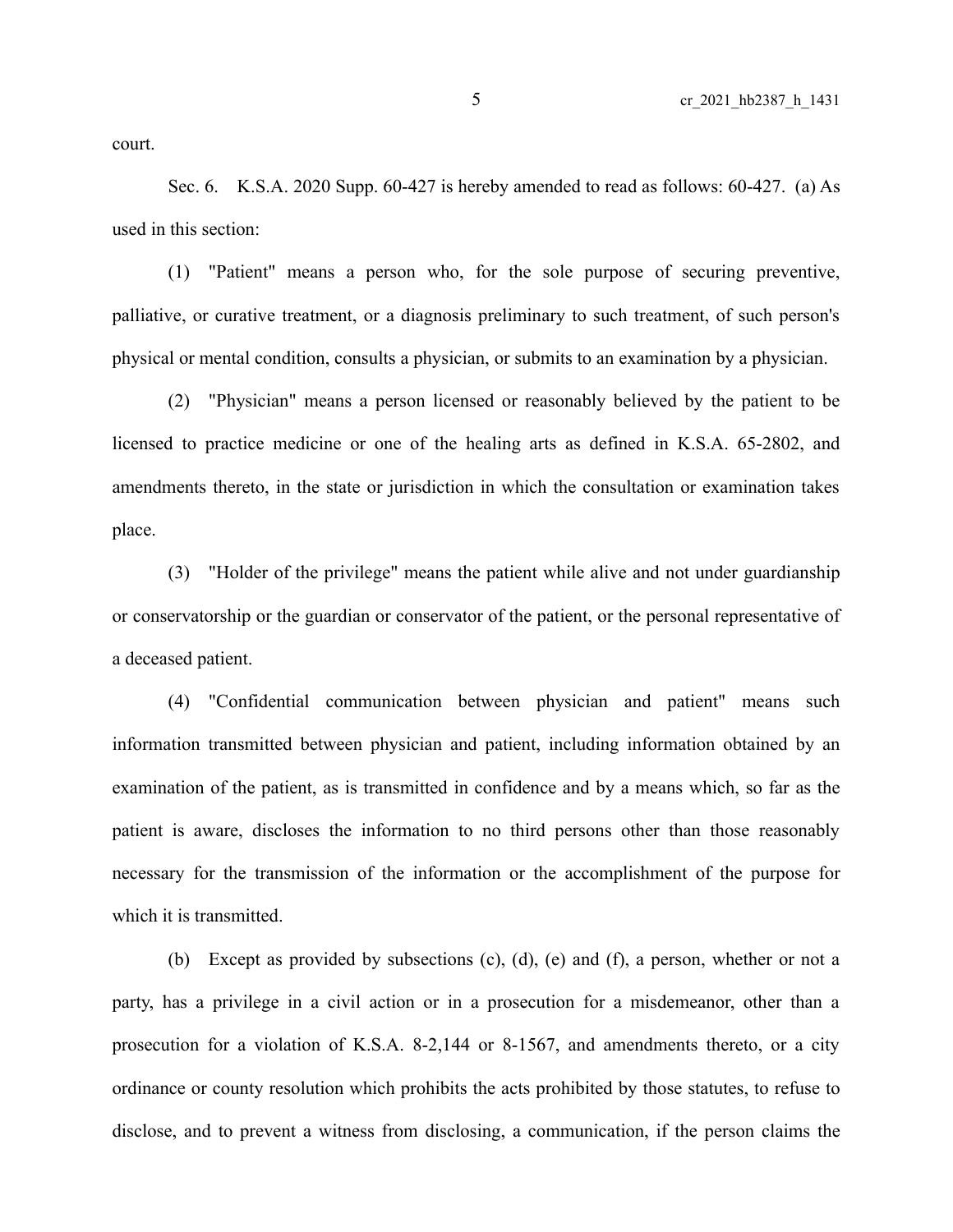privilege and the judge finds that: (1) The communication was a confidential communication between patient and physician; (2) the patient or the physician reasonably believed the communication necessary or helpful to enable the physician to make a diagnosis of the condition of the patient or to prescribe or render treatment therefor; (3) the witness (i) is the holder of the privilege, (ii) at the time of the communication was the physician or a person to whom disclosure was made because reasonably necessary for the transmission of the communication or for the accomplishment of the purpose for which it was transmitted or (iii) is any other person who obtained knowledge or possession of the communication as the result of an intentional breach of the physician's duty of nondisclosure by the physician or the physician's agent or servant; and (4) the claimant is the holder of the privilege or a person authorized to claim the privilege for the holder of the privilege.

(c) There is no privilege under this section as to any relevant communication between the patient and the patient's physician: (1) Upon an issue of the patient's condition in an action to commit the patient or otherwise place the patient under the control of another or others because of alleged incapacity or mental illness, in an action in which the patient seeks to establish the patient's competence or in an action to recover damages on account of conduct of the patient which constitutes a criminal offense other than a misdemeanor; (2) upon an issue as to the validity of a document as a will of the patient; or (3) upon an issue between parties claiming by testate or intestate succession from a deceased patient.

(d) There is no privilege under this section in an action in which the condition of the patient is an element or factor of the claim or defense of the patient or of any party claiming through or under the patient or claiming as a beneficiary of the patient through a contract to which the patient is or was a party.

(e) There is no privilege under this section: (1) As to blood drawn at the request of a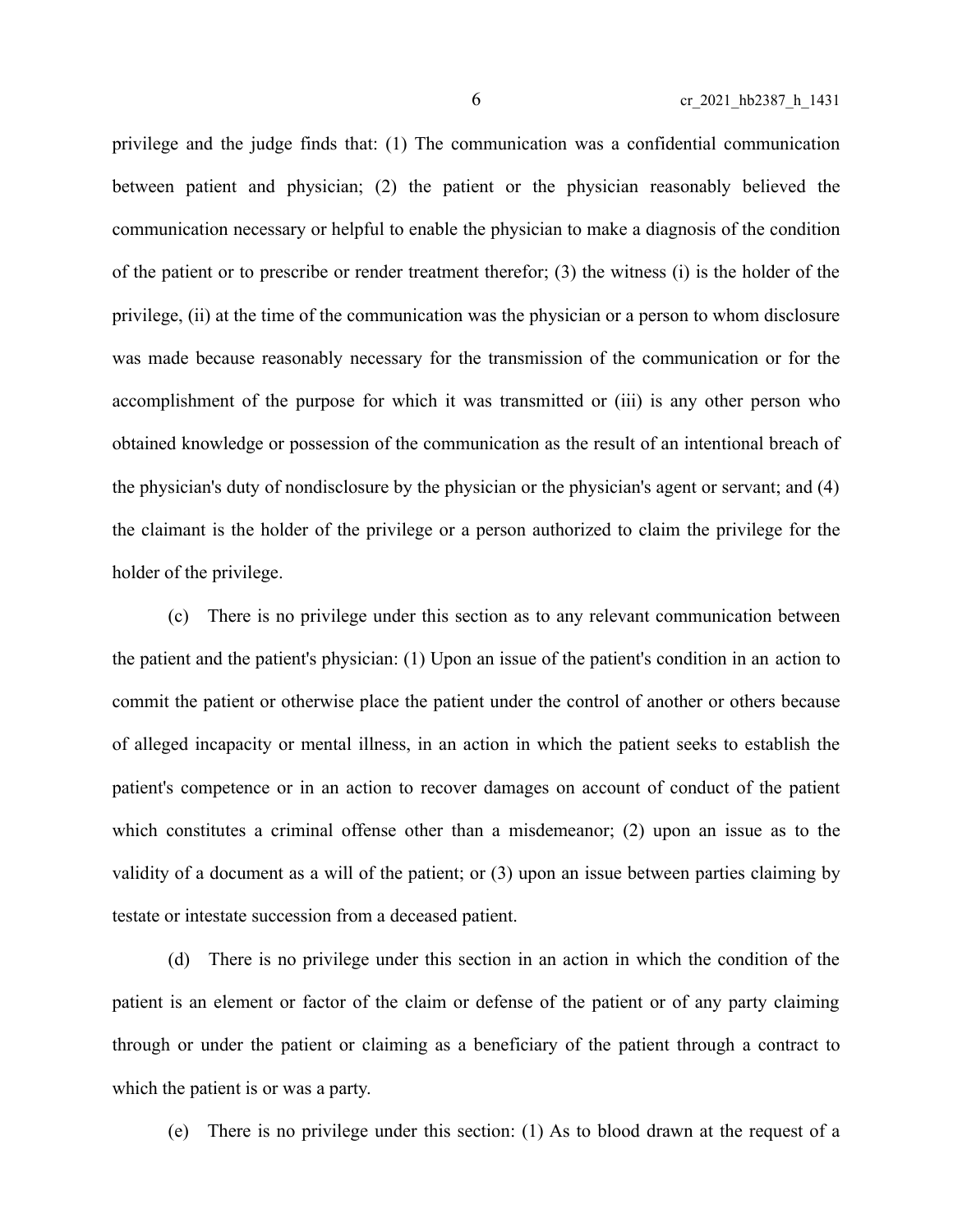law enforcement officer pursuant to K.S.A. 8-1001, and amendments thereto, or section 2, and amendments thereto; and (2) as to information which the physician or the patient is required to report to a public official or as to information required to be recorded in a public office, unless the statute requiring the report or record specifically provides that the information shall not be disclosed.

(f) No person has a privilege under this section if the judge finds that sufficient evidence, aside from the communication has been introduced to warrant a finding that the services of the physician were sought or obtained to enable or aid anyone to commit or to plan to commit a crime or a tort, or to escape detection or apprehension after the commission of a crime or a tort.

(g) A privilege under this section as to a communication is terminated if the judge finds that any person while a holder of the privilege has caused the physician or any agent or servant of the physician to testify in any action to any matter of which the physician or the physician's agent or servant gained knowledge through the communication.

(h) Providing false information to a physician for the purpose of obtaining a prescription-only drug shall not be a confidential communication between physician and patient and no person shall have a privilege in any prosecution for unlawfully obtaining or distributing a prescription-only drug under K.S.A. 2020 Supp. 21-5708, and amendments thereto.

Sec. 7. K.S.A. 65-1,107 is hereby amended to read as follows: 65-1,107. The secretary of health and environment may adopt rules and regulations establishing:

(a) The procedures, testing protocols and qualifications of authorized personnel, instruments and methods used in laboratories performing tests for the presence of controlled substances included in schedule I or II of the uniform controlled substances act or metabolites thereof;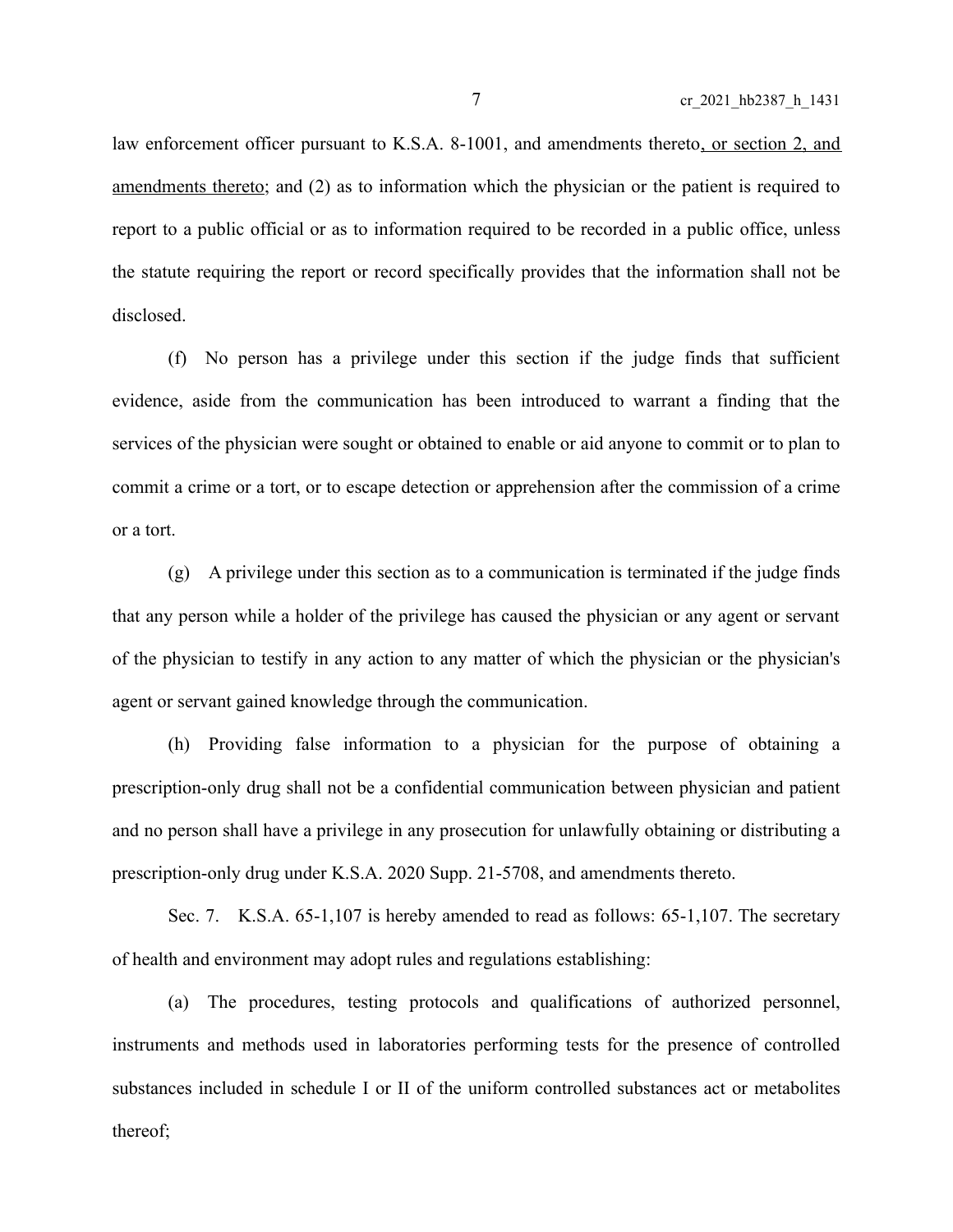(b) the procedures, testing protocols, qualifications of personnel and standards of performance in the testing of human breath for law enforcement purposes, including procedures for the periodic inspection of apparatus, equipment and devices, other than preliminary screening devices, approved by the secretary of health and environment for the testing of human breath for law enforcement purposes;

(c) the requirements for the training, certification and periodic testing of persons who operate apparatus, equipment or devices, other than preliminary screening devices, for the testing of human breath for law enforcement purposes;

(d) criteria for preliminary screening devices for testing of breath for law enforcement purposes, based on health and performance considerations; and

(e) a list of preliminary screening devices which are approved for testing of breath for law enforcement purposes and which law enforcement agencies may purchase and train officers to use as aids in determining:

(1) Probable cause to arrest and grounds for requiring testing pursuant to K.S.A. 8- 1001, and amendments thereto, or section 3, and amendments thereto; and

(2) violations of K.S.A. 41-727, and amendments thereto.

Sec. 8. K.S.A. 75-712h is hereby amended to read as follows: 75-712h. The director of the Kansas bureau of investigation is authorized to adopt rules and regulations establishing:

(a) Criteria for preliminary screening devices for testing of oral fluid for law enforcement purposes, based on health and performance considerations; and

(b) a list of preliminary screening devices that are approved for testing of oral fluid for law enforcement purposes and that law enforcement agencies may purchase and train officers to use as aids in determining probable cause to arrest and grounds for requiring testing pursuant to K.S.A. 8-1001, and amendments thereto, or section 3, and amendments thereto.";